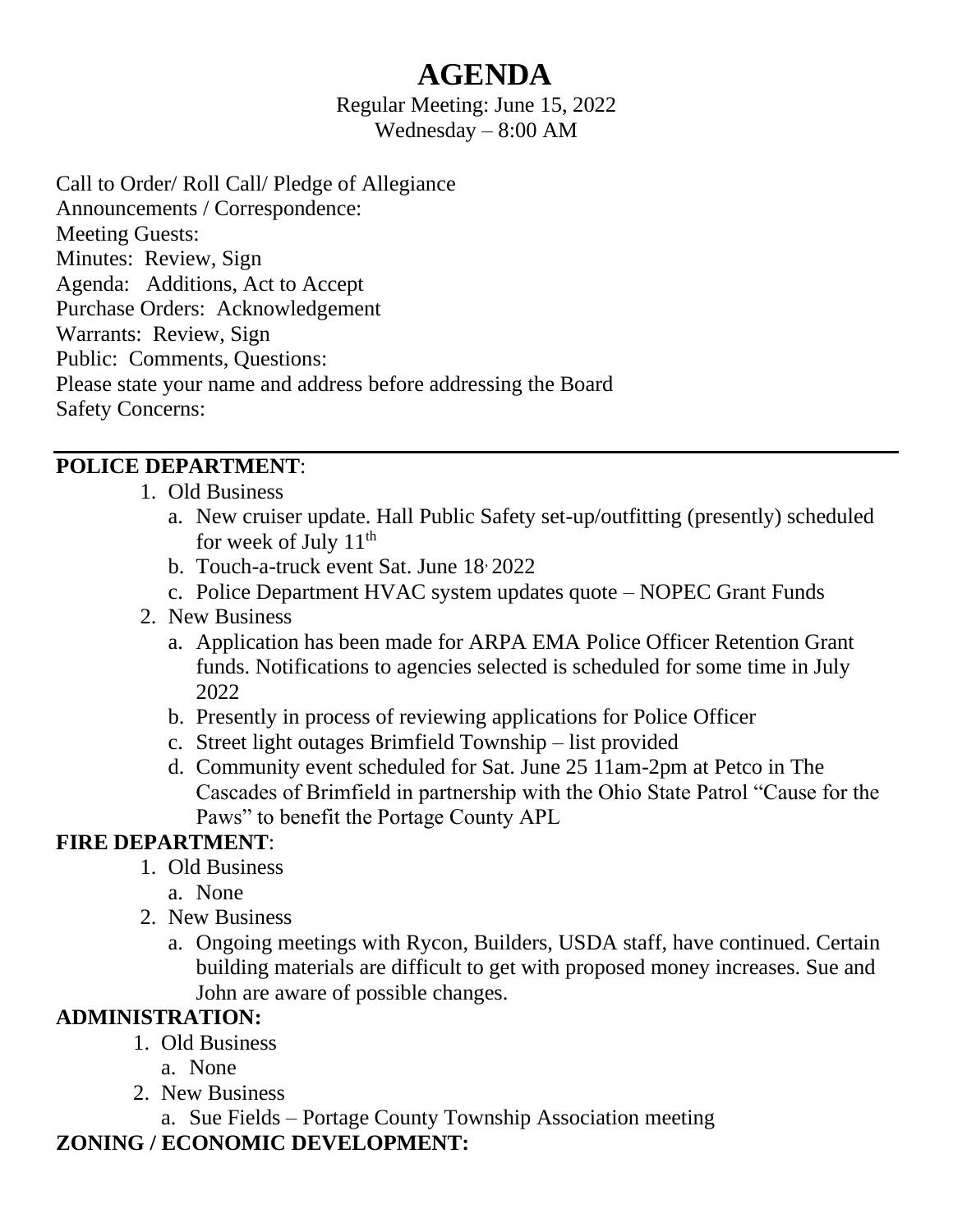- 1. Old Business
	- a. None
- 2. New Business
	- a. Mark is attending court on our behalf this morning regarding 1435 Tallmadge, and we will update Trustee's afterwards
	- b. Aldi's started working on footers and underground plumbing
	- c. Brimfield Commons continues to install sewers for the new shopping center

# **ROAD DEPARTMENT:**

- 1. Old Business
	- a. None
- 2. New Business
	- a. Request Board Approval Portage County Engineers to prepare bid book for OPWC Cascade paving project
	- b. Request Board Approval for advertisement dates June 24th and July 1st
	- c. Request Board Approval for Bid Openings at 7:45 am on July 13th
	- d. Request Board approval for inspection service QCI for Butternut Ridge for a cost of \$16,299.78
	- e. Request Board Approval for Soccer Field Driveway helming construction for \$8000
	- f. Request Board Approval to start process for new full-time employee

# **PARKS & RECREATION:**

- 1. Old Business
	- a. None
- 2. New Business
	- a. Brimfest updates
	- b. Past programs
	- c. Upcoming programs events
	- d. Electricity at pavilions
	- e. Dirt at Cranberry Creek Park
	- f. Asphalt loop trail Lions Park

# **CEMETERY:**

- 1. Old Business
	- a. None
- 2. New Business
	- a. None

# **FISCAL OFFICE:**

- 1. Old Business
	- a. None
- 2. New Business
	- a. None

# **EXECUTIVE SESSION:**

1. Brimfield Parks – Compensation of a Public Employee or Official

 **\_\_\_\_\_\_\_\_\_\_\_\_\_\_\_\_\_\_\_\_\_\_\_\_\_\_\_\_\_\_\_\_\_\_\_\_\_\_\_\_\_\_\_\_\_\_\_\_\_\_\_\_\_\_\_\_\_\_\_\_\_\_\_\_\_\_**